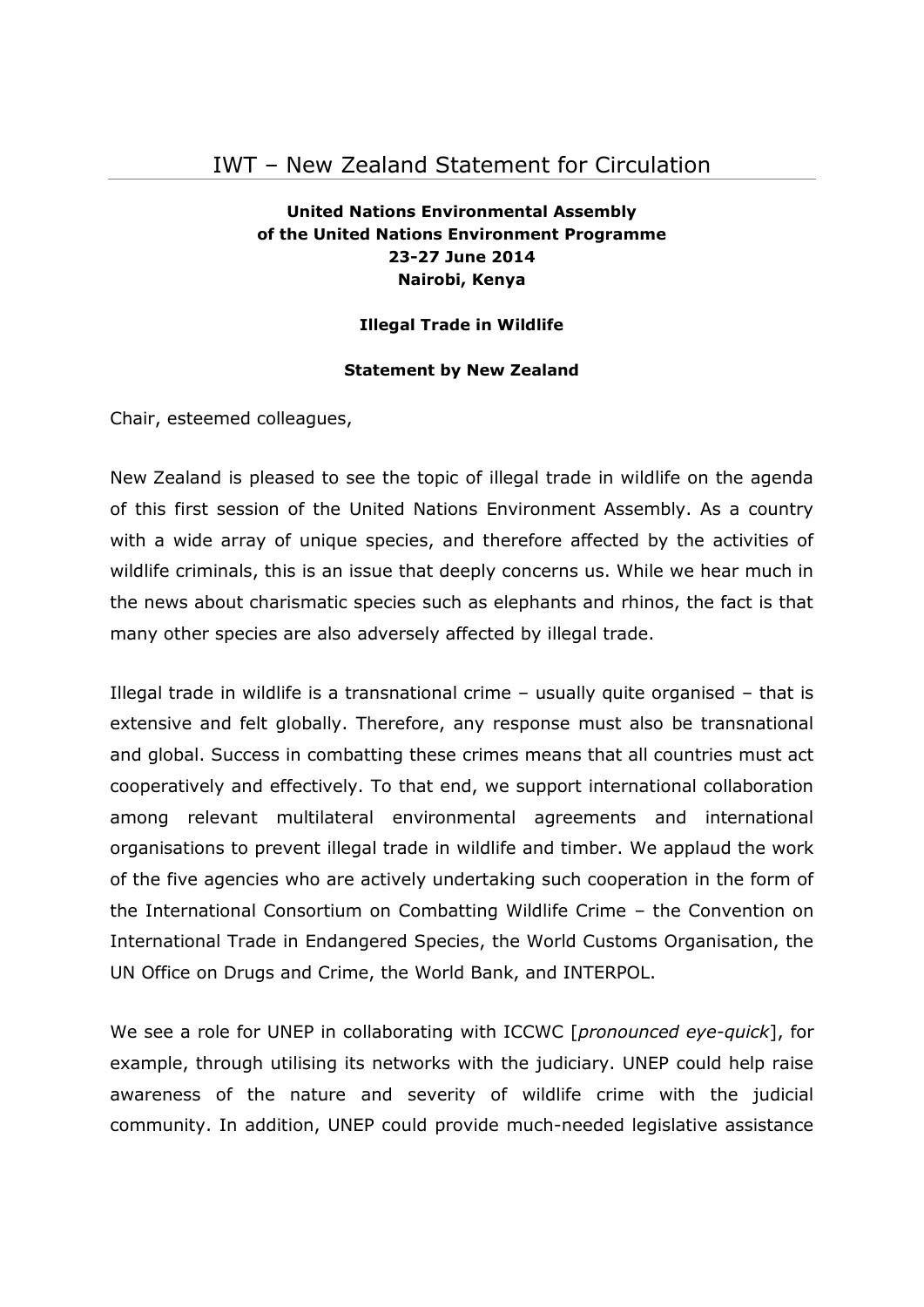#### Page 2 of 3

to countries that require their laws to be strengthened in order to combat wildlife crime.

New Zealand's efforts to combat illegal trade in wildlife are focused primarily on issues and species of domestic concern, as well as those in the Pacific region. New Zealand's Wildlife Enforcement Group has been the primary means to prevent wildlife crime and enforce domestic legislation. The Group – which is a multi-agency collaborative initiative – has been active for over twenty years.

Addressing the continued poaching and smuggling of New Zealand endemic geckos is an important and long-standing domestic priority. The unique characteristics of our geckos – which are rare, and in some locales, sacred species – make them appealing to collectors worldwide. With increased protection of our geckos under CITES since March 2013, international tools to address this illegal trade are stronger. Nonetheless, we must maintain our efforts to impede the efforts of determined and ruthless wildlife criminals. On this note, we appreciate the ongoing cooperation of our colleagues in Spain and Germany to apprehend those who have stolen these treasures from New Zealanders.

Our focus on cooperation goes beyond our own borders. Since 2009, New Zealand has worked closely with our Pacific neighbours to bolster regional efforts to prevent illegal trade in wildlife. We have provided extensive assistance to a number of Pacific countries on implementation of international agreements and domestic regulations. Activities have included training workshops throughout the region, as well as the provision of legislative advice.

We also would like to emphasise the growing social, environmental and economic threats posed by illegal logging. New Zealand continues to support efforts to combat illegal logging at the national, bilateral, and multilateral levels. The New Zealand Government adopted a policy on illegal logging in 2009 that calls for engagement at all three levels.

To conclude, the poaching of any species is abhorrent and New Zealand is concerned – not only about the decline of elephants and rhinos, but about other